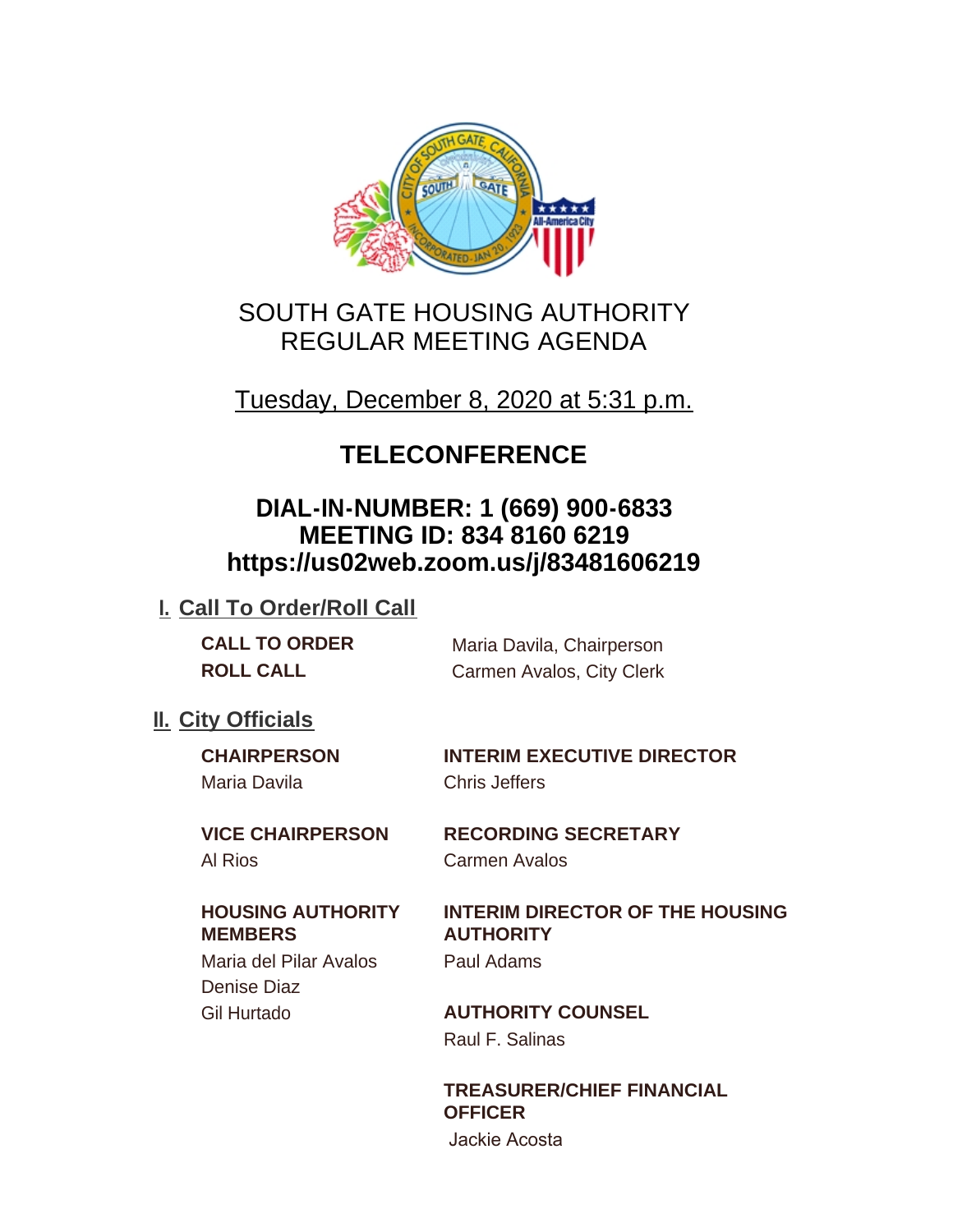#### **COVID 19 Meeting Procedures**

Pursuant to Governor Newsom's Executive Order N-29-20, dated March 17, 2020, members of the South Gate City Council, staff, and the public will participate in the December 8, 2020 meeting via a teleconference. To avoid exposure to COVID-19 this meeting will be held with City Council Members participating via teleconference by calling Dial-in-Number: 1 (669) 900-6833 and Meeting ID: 834 8160 6219 and https://us02web.zoom.us/j/83481606219

Additionally, you may submit your comments electronically by emailing the City Clerk at cavalos@sogate.org.

Procedure for Participation:

Any person wanting to participate may request to "speak" on an agenda item. Once acknowledged and authorized by the Mayor the person may speak. Alternatively, any person may submit comments on an item electronically by emailing cavalos@sogate.org. Submissions by email must be received 30 minutes prior to the posted start time of the meeting if emailing subject.

Subject line should read: COMMENTS FOR ITEM FRIMETING OF DECEMBER 8, 2020.

Please note, you will enter the meeting muted, but if you want to comment on an Agenda Item or during the public comment portion of the Agenda, raise your hand or press \*9 at the appropriate time indicated by the Mayor. When you are selected to speak, you will hear that you are unmuted, this is the time to make your public comments. Your patience with these changes is appreciated as the City adjusts to new ways of conducting business during the COVID-19 pandemic. Thank you.

Accessibility: Reasonable accommodations for individuals with disabilities will be handled on a case-by-case basis and in accordance with the Americans with Disabilities Act and Governor Newsom's Executive Order N-29-20. Please call the Office of the City Clerk at 323.563.9510.

### **Meeting Compensation Disclosure III.**

Pursuant to Government Code Section 54952.3: Disclosure of compensation for meeting attendance by Housing Authority Commissioners is \$75 per meeting.

# **Closed Session: (ATTY) IV.**

#### **1. CONFERENCE WITH LEGAL COUNSEL - REAL PROPERTY NEGOTIATIONS**

Pursuant to Government Code Section 54956.8

| Property APN:            | 6202-010-900                                |
|--------------------------|---------------------------------------------|
| <b>Property Address:</b> | 7916 Long Beach Blvd., South Gate, CA 90280 |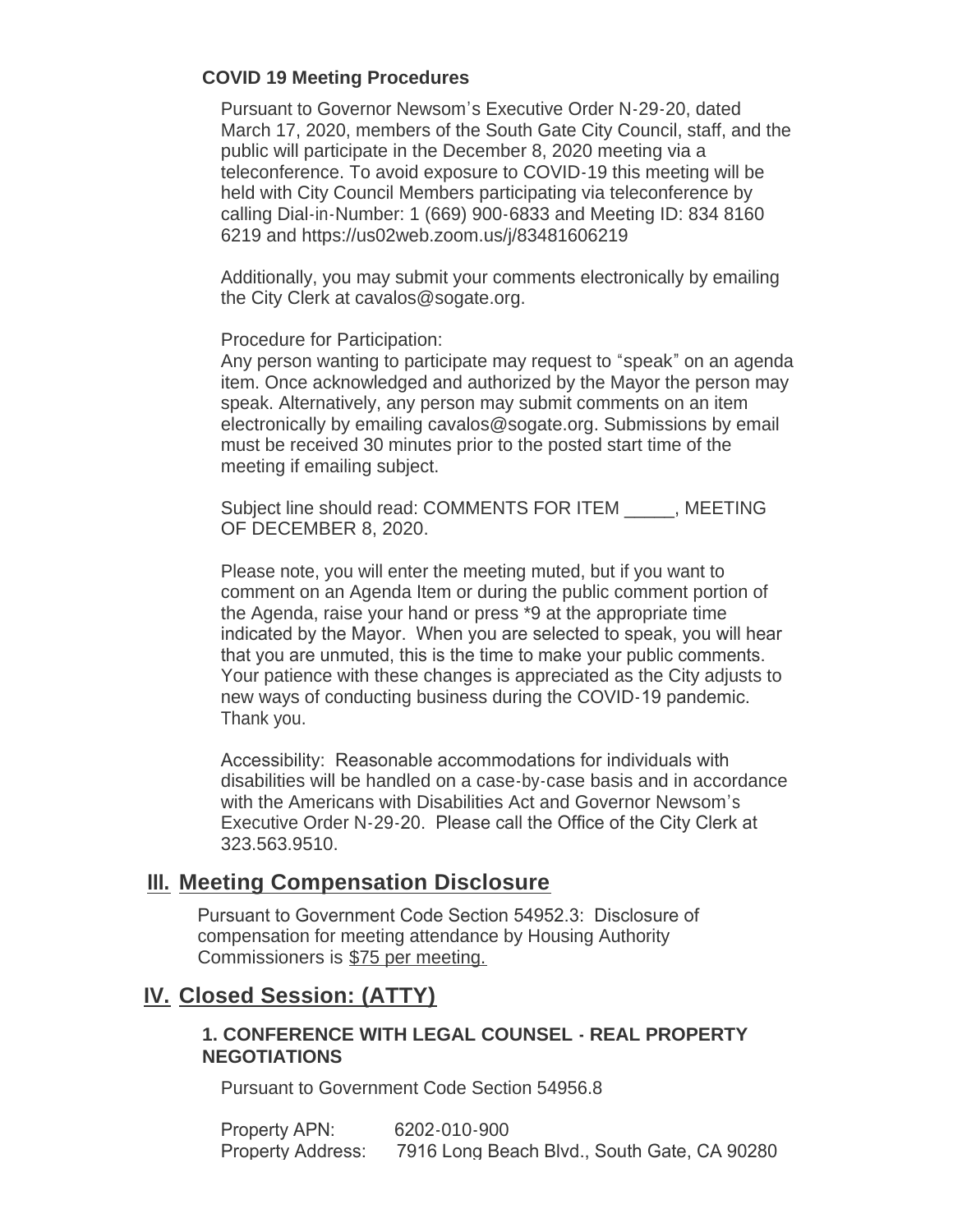Property Address: 7916 Long Beach Blvd., South Gate, CA 90280 City Negotiator: Chris Jeffers, Interim City Manager Negotiating with: GDS, Inc. Under Negotiation: Terms of Sale

Documents:

#### CLOSED SESSOIN HOUSING MEMO 120820.PDF

## **V.** Open Session Agenda

#### **1. Minutes**

The South Gate Housing Authority will consider approving the meeting minutes of November 10, 2020. (CLERK)

Documents:

ITEM 1 HOUSING REPORT 120820.PDF

## **<u>VI. Comments From The Audience</u>**

## **<u>VII. Comments From The Authority Members</u>**

#### **Adjournment VIII.**

I, Carmen Avalos, Secretary, certify that a true and correct copy of the foregoing Meeting Agenda was posted on December 3, 2020, at 9:25 a.m., as required by law.

Carmen Avalos, CMC City Clerk

Materials related to an item on this Agenda submitted to the Housing Authority after distribution of the agenda packet are available for public inspection in the City Clerk's Office

> 8650 California Avenue, South Gate, California 90280 (323) 563-9510 \* fax (323) 563-5411 \* [www.cityofsouthgate.org](http://www.cityofsouthgate.org/)

In compliance with the American with Disabilities Act, if you need special assistance to participate in the Housing Authority Meetings, please contact the Office of the City Clerk.

Notification 48 hours prior to the Housing Authority Meeting will enable the City to make reasonable arrangements to assure accessibility.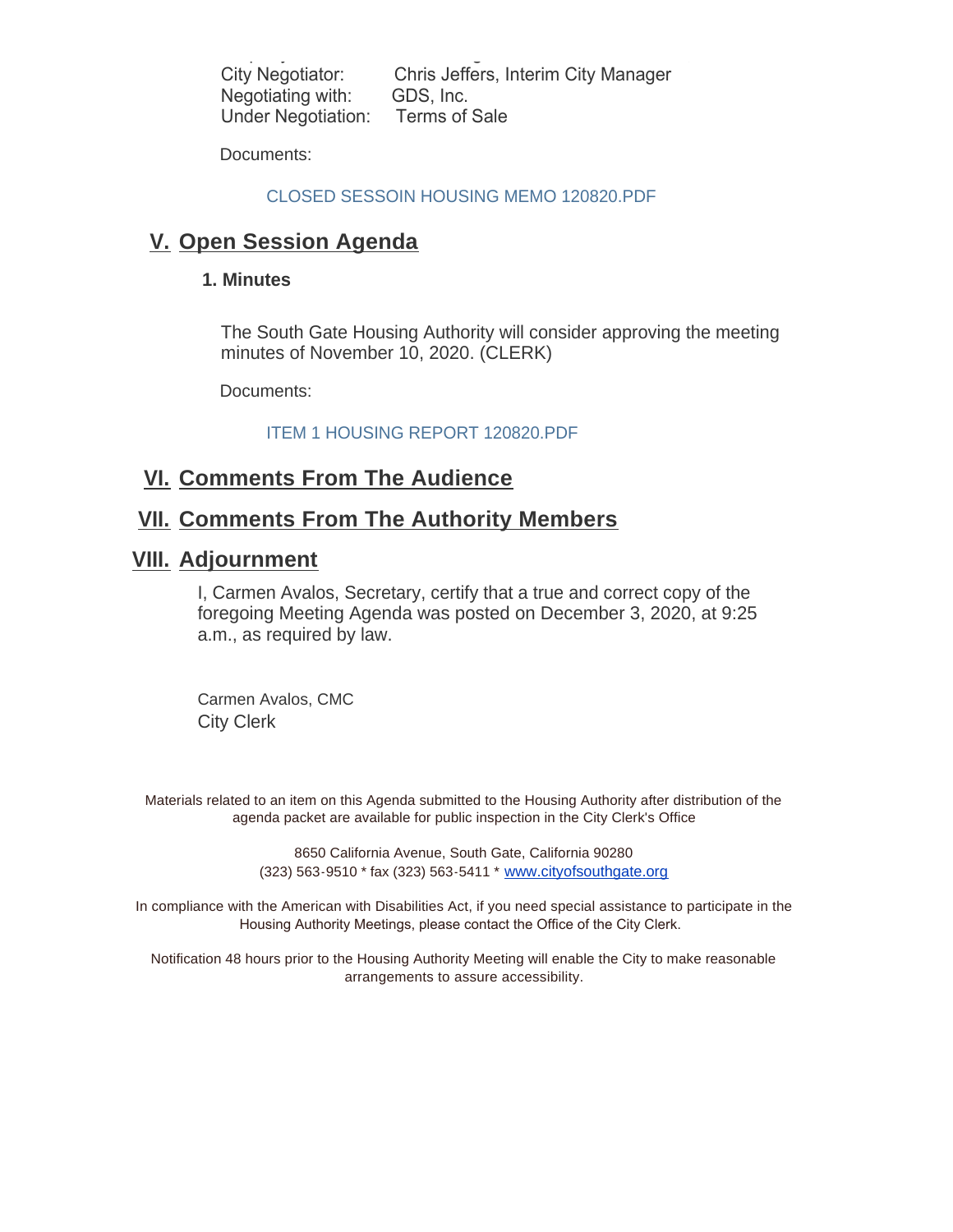# **MEMORANDUM**

TO: Chris Jeffers, Interim City Manager

FROM: Carmen Avalos, City Clerk

DATE: December 2, 2020

#### **SUBJECT: CLOSED SESSION ITEM FOR THE SOUTH GATE HOUSING AUTHORITY MEETING OF DECEMBER 8, 2020**

The following items should be listed on the Closed Session Agenda for the South Gate Housing Authority Meeting of the City of South Gate on December 8, 2020 at 5:31 p.m.:

### 1. CONFERENCE WITH LEGAL COUNSEL - REAL PROPERTY **NEGOTIATIONS**

Pursuant to Government Code Section 54956.8

| Property APN:      | 6202-010-900                                |
|--------------------|---------------------------------------------|
| Property Address:  | 7916 Long Beach Blvd., South Gate, CA 90280 |
| City Negotiator:   | Chris Jeffers, Interim City Manager         |
| Negotiating with:  | GDS, Inc.                                   |
| Under Negotiation: | Terms of Sale                               |

If you have any questions, please do not hesitate to contact this office immediately.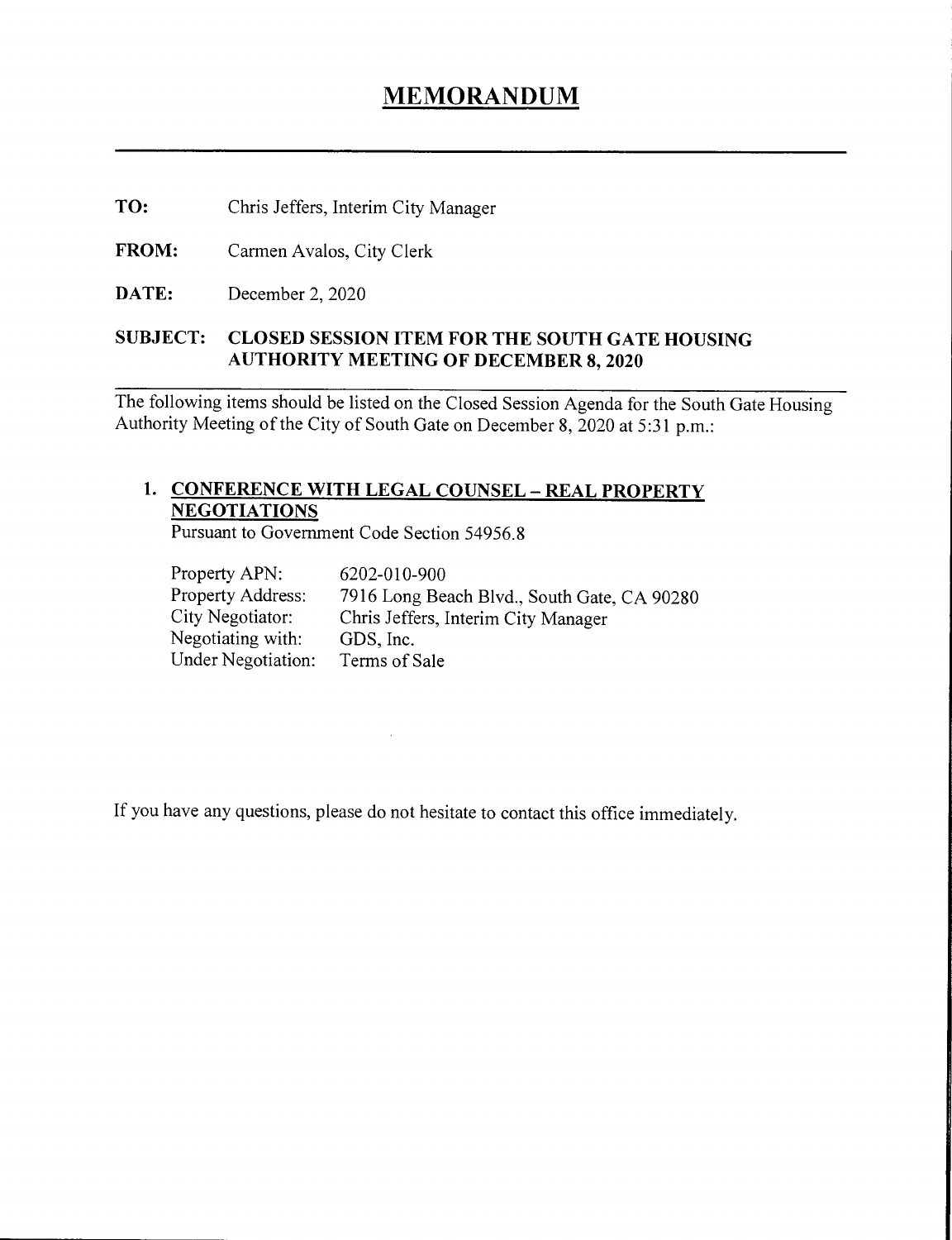# Item No. 1

#### MINUTES FOR THE REGULAR MEETING OF THE HOUSiNG AUTHORITY OF THE CITY OF SOUTH GATE

#### TUESDAY, NOVEMBER 10, 2020

| <b>CALL TO ORDER</b>  | The meeting of the South Gate Housing Authority was called to order by<br>Chairwoman Maria Davila at 5:00 p.m.                                                                                                                                                                                                                             |                                                                                                                                                 |  |
|-----------------------|--------------------------------------------------------------------------------------------------------------------------------------------------------------------------------------------------------------------------------------------------------------------------------------------------------------------------------------------|-------------------------------------------------------------------------------------------------------------------------------------------------|--|
| <b>ROLL CALL</b>      | Veronica Galvez, Recording Secretary                                                                                                                                                                                                                                                                                                       |                                                                                                                                                 |  |
| <b>PRESENT</b>        | Chairwoman Maria Davila, Vice Chairman Al Rios, Authority Member<br>Maria del Pilar Avalos, Authority Member Denise Diaz, and Authority<br>Member Gil Hurtado; Treasurer/Chief Financial Officer Jackie Acosta,<br>Executive Director Michael Flad, Legal Counsel Raul F. Salinas, Interim<br>Director of the Housing Authority Paul Adams |                                                                                                                                                 |  |
| <b>LATE</b>           | Carmen Avalos, City Clerk                                                                                                                                                                                                                                                                                                                  |                                                                                                                                                 |  |
| <b>CLOSED SESSION</b> | The Council Members recessed into Closed Session at 5:05 p.m. and<br>reconvened at 6:44 p.m. with all Members of Council present. City<br>Attorney Salinas reported the following:                                                                                                                                                         |                                                                                                                                                 |  |
|                       | <b>NEGOTIATIONS</b>                                                                                                                                                                                                                                                                                                                        | 1. CONFERENCE WITH LEGAL COUNSEL - REAL PROPERTY<br>Pursuant to Government Code Section 54956.8                                                 |  |
|                       | Property APN:<br>Property Address:<br>City Negotiator:<br>Negotiating with:                                                                                                                                                                                                                                                                | 6204-025-039<br>9001-9019 Long Beach Blvd., South Gate,<br>California 9028<br>Michael Flad, City Manager<br>Habitat For Humanity of Greater Los |  |
|                       | <b>Under Negotiation:</b>                                                                                                                                                                                                                                                                                                                  | Angeles<br>Terms of Sale                                                                                                                        |  |

The Housing Authority received a report from the outside consultant and City Staff regarding next steps involving the Housing Authority's purchase of that property. And upon presentation of that report there was a motion made by Chairwoman Daviia and seconded by Authority Member Hurtado to move forward with the approval of a 90-day statutory notice to vacate that will be issued to the tenant that's currently occupying that space including the discretion to extend that time period if reasonably necessary. Authority was also given to offer a monetary sum as required by state law to relocate the tenant is business or to assist in the relocation of the business. Vote was 4 in support of that motion and <sup>1</sup> ahstation by Authority Member Avalos who resides close to that area hut not close enough that would require her to recuse herself.